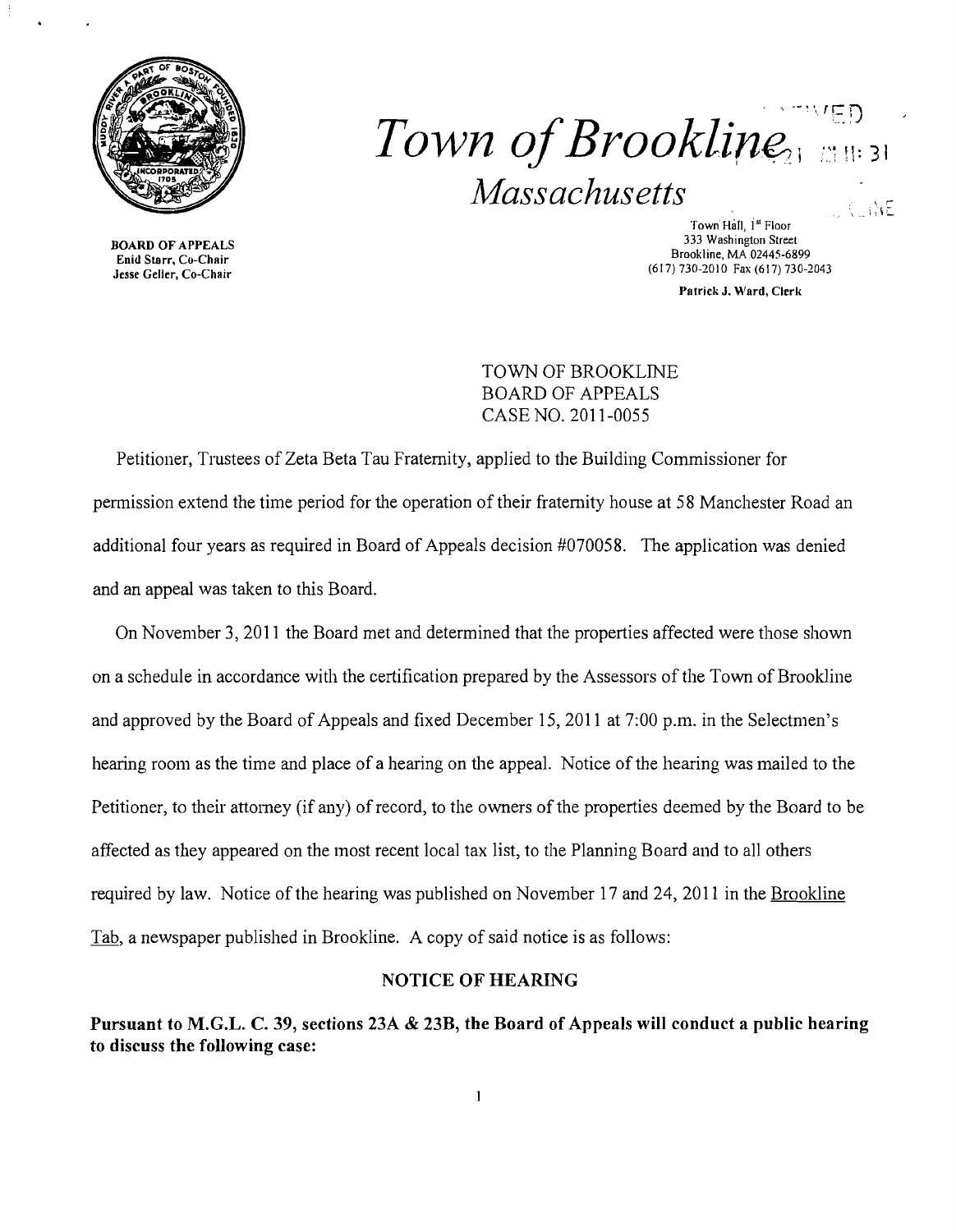Petitioner: TRUSTEES OF ZETA BETA TAU FRATERNITY Owner: TRUSTEES OF ZETA BETA TAU FRATERNITY Location of Premises: 58 Manchester Road Date of Hearing: December 15, 2011 Time of Hearing: 7:00 p.m. Place of Hearing: Selectmen's Hearing Room, *6th* Floor

A public hearing will be held for a variance and/or special permit to:

## To extend time period 4 years as previously done in Board of Appeals case # 070058 dated November 17, 2007.

of the Zoning By-Law to extend the time period four years at 58 MANCHESTER RD.

Said premise located in a T-5 (two-family and attached single-family) residential district.

*Hearings, once opened, may be continued by the Chair to a date and time certain. Nofurther notice will be mailed to abutters or advertised in the TAB. Questions regarding whether a hearing has been continued, or the date and time ofany hearing may be directed to the Zoning Administrator at 617-734 2134 or check meeting calendar at:http://calendars.town.brookline.ma.usIMasterTownCalandarl?FormID*= 158.

The Town of Brookline does not discriminate on the basis of disability in admission to, access to, or *operations ofits programs, services or activities. Individuals who need auxiliary aids for effective communication in programs and services ofthe Town ofBrookline are invited to make their needs known to the ADA Coordinator, Stephen Bressler, Town ofBrookline,* 11 *Pierce Street, Brookline, A1A 02445. Telephone:* (617) *730-2330; TDD* (617) *730-2327.* 

## Enid Starr Jesse Geller Robert De Vries

At the time and place specified in the notice, this Board held a public hearing. Present at the

hearing was Chairman, Enid Starr and Board Members, Jonathan Book and Christopher Hussey. The

case was presented by Robert Brik, President of the Zeta Beta Tau Fraternity.

The Planning Board report dated December 1, 2011 provided a brief historical narrative of previous

approvals of the Zoning Board of Appeals:

1924 - Existing frame house converted to fraternity house. 1961. Case #] 092 - special pennit granted to build new brick building for 28-member fraternity.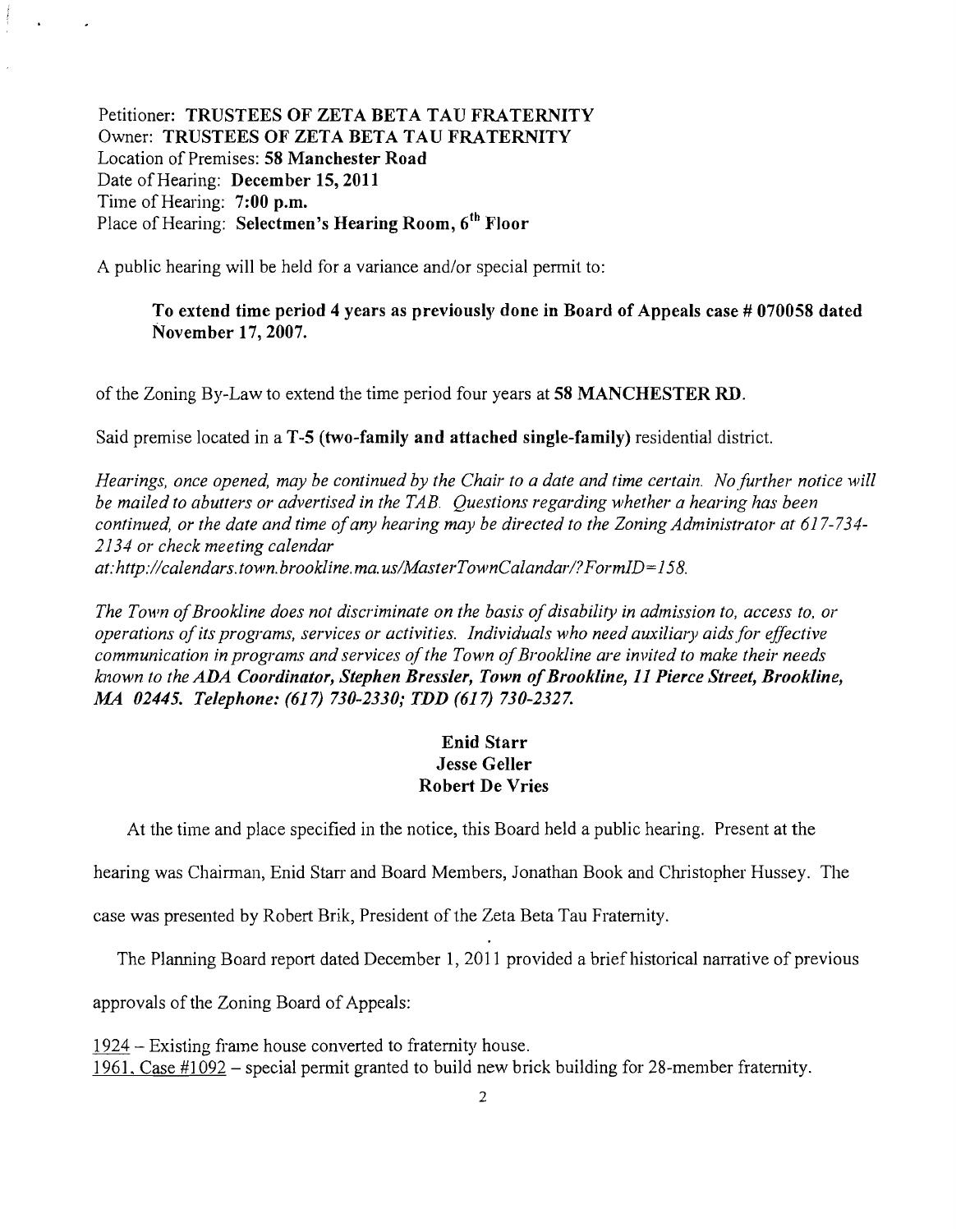1964, Case #1292 - modification denied to increase occupancy from 28 to 42 members. 1965, Case  $\text{\#1092A}$  – modification granted to permit 42 members subject to 5 year limitation. 1970, Case  $\#1620 - 5$  years extension of 42 member limit.

 $1975 - 2007$ , Cases #1988 through #BOA070058 – Time extensions were granted 9 times for the 42member fraternity, five times for 4 years and four times for 3 years. The most recent extension will end on December 31,2011.

Mr. Brik described the property at 58 Manchester Road as a  $2\frac{1}{2}$ -story brick fraternity house located on the corner of Naples Road. There is a side yard parking lot for 14 cars. The lot is screened from the abutting homes by shrubs. The neighborhood consists primarily of two-family homes and apartment buildings, with a three-story apartment building directly across the street.

Mr. Brik stated that he was before the Board to request a four-year extension of the time limitation in BOA Case #070058, their previously issued extension. This requested extension would begin on January 1,2012, and last through December 31, 2015.

Chairman Starr asked whether anyone in attendance wished to speak in favor-of or against the requested time extension. No one rose to speak. Mr. Brik submitted a petition in support signed by neighborhood residents.

Courtney Synowiec, Planner, delivered the findings of the Planning Board. She said that the purpose of these periodic hearings is to ensure that past conditions have been complied-with and that no new issues have arisen that may be mitigated with new conditions.

Ms. Synowiec reported that the Planning Board had no objection to granting a four-year time extension for the Zeta Beta Tau Fraternity. The Board considered the frequent review of the fraternity as an incentive for good behavior and an opportunity for the neighbors to comment positively or negatively. The Board felt that access to fraternity officers, as set up in previous cases, should be continued to ensure communication with the neighbors. Therefore, the Planning Board recommended a four-year time extension subject to the same conditions issued in 2007.

3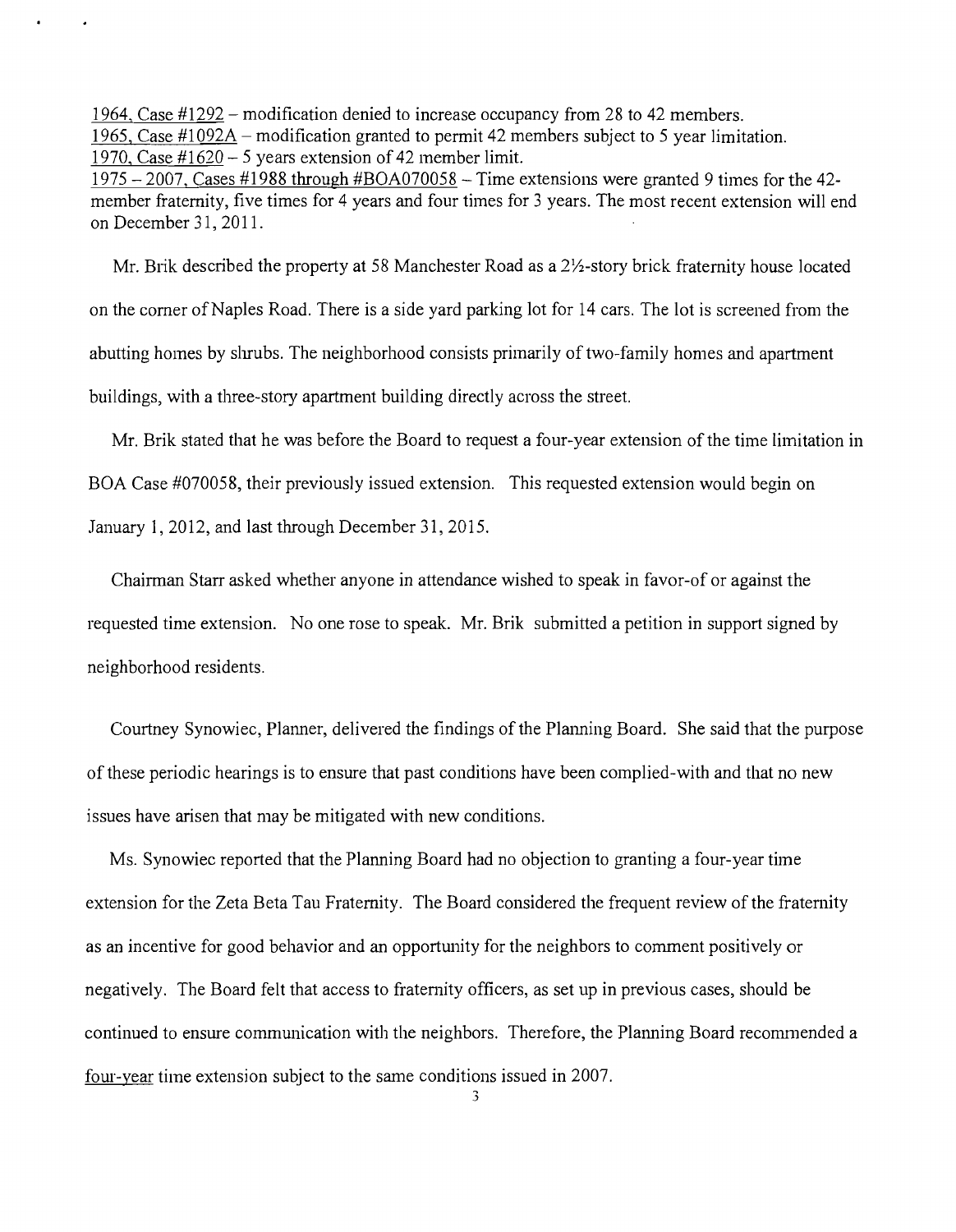The Chairman then called upon Michael Shepard, Building Commissioner, for the report from the Building Department. Mr. Shepard stated that since the last extension there have been no complaints relative to the operation of the fraternity house. Mr. Shepard also said that given the relatively unblemished record that this operation has enjoyed over an extended period of time, he would recommend extending the renewal period an additional two years, to expire on December 31, 2017.

The Board having deliberated on this matter and having considered the foregoing testimony, finds that periodic evaluation of the petitioner's behavior in the the Town's best interest and gives the Board the opportunity to refresh and remind the fraternity's brotherhood of its responsibilities pursuant to continued zoning relief. After considering the past operation of the fraternity, the Board decided to extend the renewal period an additional two years and set the expiration date at December 31, 2017.

Accordingly, the Board voted unanimously to grant the requested extension subject to the following conditions:

- **1. All rooms in the fraternity house shall be rented only to members of the MIT Chapter of the ZBT fraternity. A memo to this effect shall be sent to all fraternity brothers, posted in a public place in the fraternity, and submitted to the Department**  of Planning and Community Development for its file.
- **2. The property shall be properly maintained and the area picked up at least weekly and more often if necessary.**
- **3.** The names and phone numbers of the fraternity's trustees and the designated fraternity community liaison shall be filed with the Building Commissioner [with a **copy sent to the Department of Planning and Community Development] and sent to the abutting property owners.**
- **4. As part of the effort to insure continuity within the fraternity to improve communication with its neighbors, the fraternity shall post a permanent set of instructions in the fraternity president's office, including telephone numbers and who shall be available in an emergency.**